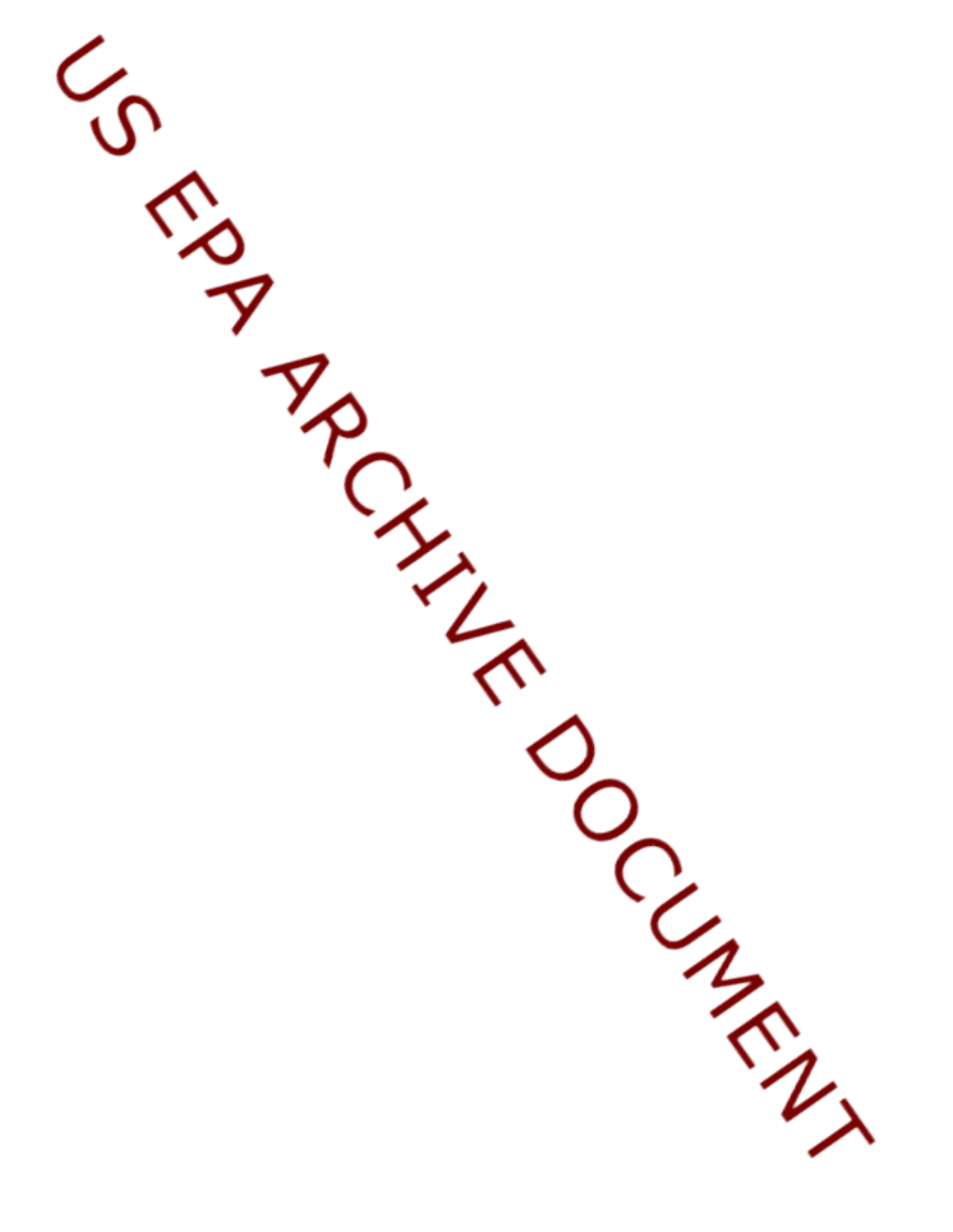UNITED STATES ENVIRONMENTAL PROTECTION AGENCY

**INVITED STATES** 

Office of Research and Development Washington, D.C. 20460



# **ENVIRONMENTAL TECHNOLOGY VERIFICATION PROGRAM VERIFICATION STATEMENT**

| <b>TECHNOLOGY TYPE:</b>           | <b>FIELD PORTABLE GAS CHROMATOGRAPH/MASS</b><br><b>SPECTROMETER</b>                                            |
|-----------------------------------|----------------------------------------------------------------------------------------------------------------|
| <b>APPLICATION:</b>               | <b>MEASUREMENT OF VOLATILE ORGANICS IN SOIL, WATER,</b><br><b>AND SOIL GAS</b>                                 |
| TECHNOLOGY NAME: SpectraTrak™ 672 |                                                                                                                |
| COMPANY:<br>ADDRESS:              | <b>VIKING INSTRUMENTS CORPORATION</b><br>3800 CONCORDE PARKWAY, SUITE 1500<br><b>CHANTILLY, VIRGINIA 20151</b> |
| PHONE:                            | $(703)$ 968-0101                                                                                               |

The U.S. Environmental Protection Agency (EPA) has created a program to facilitate the deployment of innovative environmental technologies through performance verification and information dissemination. The goal of the Environmental Technology Verification (ETV) Program is to further environmental protection by substantially accelerating the acceptance and use of improved and more cost effective technologies. The ETV is intended to assist and inform those involved in the design, distribution, permitting, and purchase of environmental technologies. This verification statement provides a summary of the demonstration and results for the Viking SpectraTrak™ 672 field portable gas chromatograph/mass spectrometer (GC/MS) system.

### **PROGRAM OPERATION**

The EPA, in partnership with recognized testing organizations, objectively and systematically evaluates the performance of innovative technologies. Together, with the full participation of the technology developer, they develop plans, conduct tests, collect and analyze data, and report findings. The evaluations are conducted according to a rigorous demonstration plan and established protocols for quality assurance. The EPA's National Exposure Research Laboratory, which conducts demonstrations of site characterization and monitoring technologies, selected Sandia National Laboratories, Albuquerque, New Mexico as the testing organization for field portable GC/MS systems.

## **DEMONSTRATION DESCRIPTION**

In July and September 1995, the performance of two field transportable GC/MS systems was determined under field conditions. Each system was independently evaluated by comparing field analysis results to those obtained using approved reference methods. Performance evaluation (PE), spiked, and environmental samples were used to independently assess the accuracy, precision, and comparability of each instrument.

The demonstration was designed to detect and measure a series of primary target analytes in soil gas, water, and soil. The primary target analytes at the U.S. Department of Energy's Savannah River Site, near Aiken, South Carolina, were trichloroethene and tetrachloroethene. The primary analytes at Wurtsmith Air Force Base, in Oscoda, Michigan, were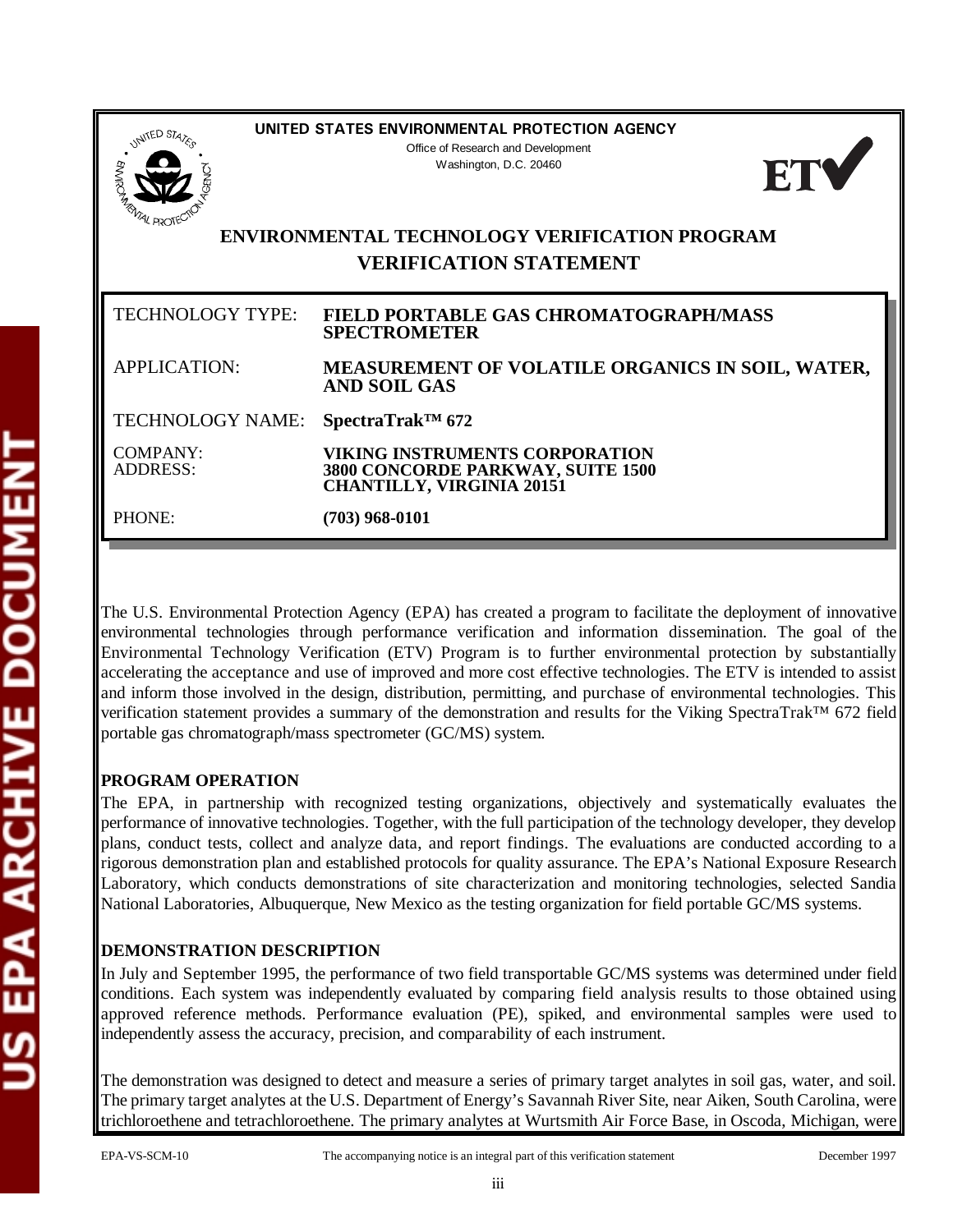benzene, toluene, and xylenes. Secondary analytes at the Michigan site included a variety of chlorinated organic solvents. The sites were chosen because they exhibit a wide range of concentrations for most of the analytes and provided different climatic and geological conditions. The conditions at each of these sites represent typical, but not all inclusive, conditions under which the technology would be expected to operate. Details of the demonstration, including a data summary and discussion of results may be found in the report entitled "Environmental Technology Verification Report, Field Portable Gas Chromatograph/Mass Spectrometer, Viking Instruments Corporation SpectraTrak<sup>™</sup> 672." The EPA document number for this report is EPA/600/R-97/148.

## **TECHNOLOGY DESCRIPTION**

GC/MS is a proven laboratory analytical technology that has been used in environmental laboratories for many years. The combination of gas chromatography and mass spectrometry enables the rapid separation and identification of individual compounds in complex mixtures. The gas chromatograph separates the sample extract into individual components. The mass spectrometer then ionizes each component which provides the energy to fragment molecules into characteristic ions. These ion fragments are then separated by mass and detected as charged particles, which constitutes a mass spectrum. Quantitation is achieved by comparing the abundance of those ions which are characteristic of a specific compound to the response received from the mass spectrum obtained from a reference standard. This spectrum can be used in the identification and quantitation of each component in the sample extract. For nontarget or unknown analytes the mass spectrum is compared to a computerized library of compounds to provide identification of the unknown. Field transportable GC/MS is a versatile technique that can be used to provide rapid screening data or laboratory quality confirmatory analyses. In most systems, the instrument configuration can also be quickly changed to accommodate different inlets for media such as soil, soil gas, and water. As with all field analytical studies, it may be necessary to send a portion of the samples to an independent laboratory for confirmatory analyses.

The Viking SpectraTrak™ 672 is a commercially available GC/MS system that provides laboratory-grade performance in a field transportable package. The instrument, including the on-board computer, is ruggedized and encapsulated in a shock-mounted transport case. It weighs about 145 lbs. and can be transported and operated in a small van. The instrument used in the demonstration used a purge and trap device for water and soil analysis and direct injection for soil gas samples. The minimum detection limit is 5 ppb for soil gas, 5  $\mu$ g/kg for soil, and 5 $\mu$ g/L for water. The instrument requires a skilled operator. Recommended training is one week for a chemist with GC/MS experience. At the time of the demonstration, the baseline cost of the SpectraTrak<sup>TM</sup> 672 was \$145,000.

### **VERIFICATION OF PERFORMANCE**

The observed performance characteristics of the SpectraTrak<sup>TM</sup> 672 include the following:

- **Throughput:** Sample throughput was approximately 30 minutes for soil extracts and water samples using purge and trap. The direct injection soil gas samples required 15 minutes each for analysis.
- ! **Completeness:** The SpectraTrak™ 672 detected 99 percent of the target compounds reported by the reference laboratory.
- **Precision:** Precision was calculated from the analysis of a series of duplicate samples from each media. The results are reported in terms of relative percent difference (RPD). The values compiled from both sites generally fell within the range of 0 to 30 percent RPD for soil and 0 to 15 percent RPD for the water and soil gas samples.